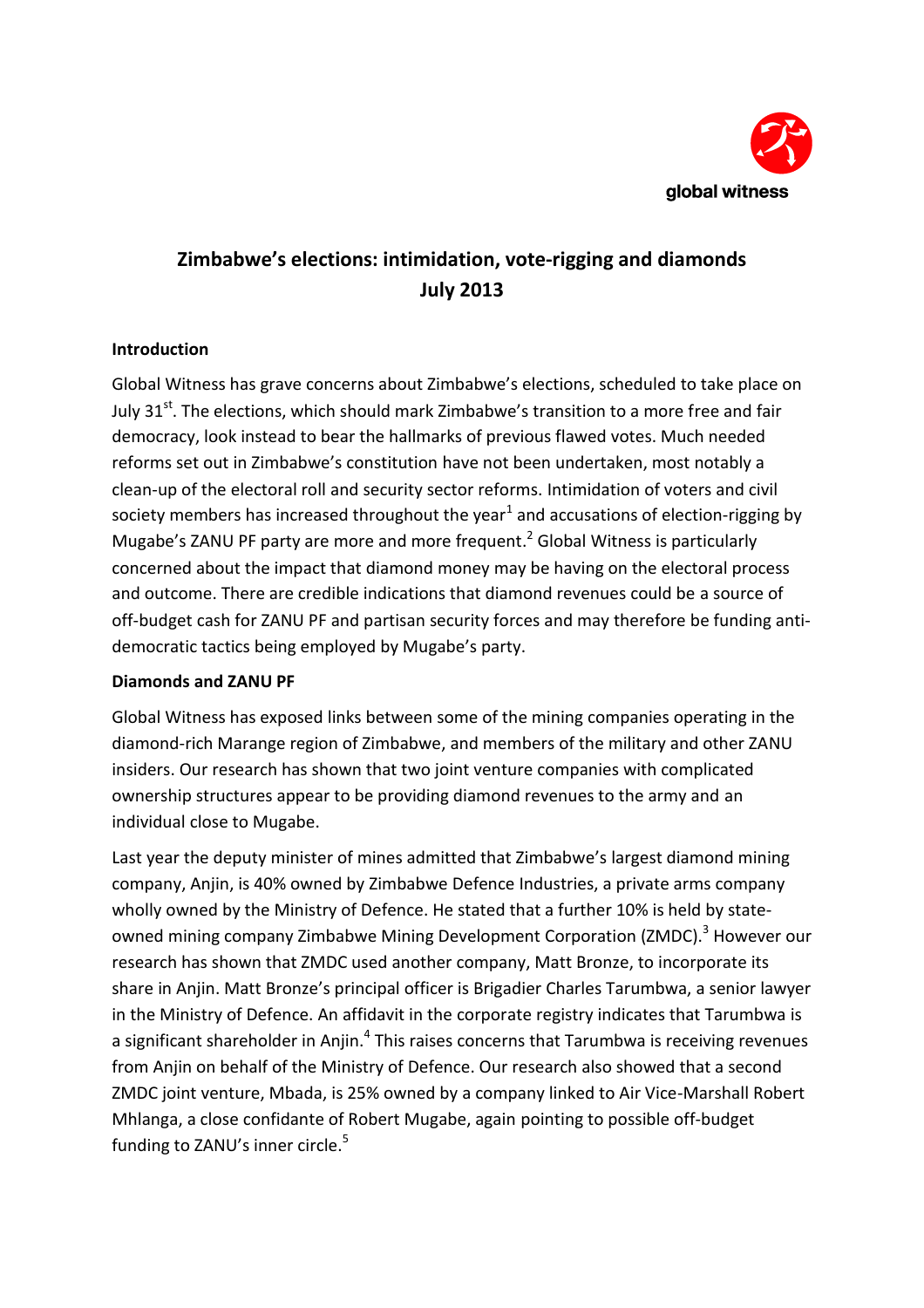Global Witness has also revealed an extremely worrying relationship between a Hong Kong based businessman, Sam Pa and the notoriously violent Zimbabwean secret police, the Central Intelligence Organisation (CIO).<sup>6</sup> According to documents obtained by Global Witness, Pa donated \$100 million dollars and 200 pick-up trucks to the CIO. In return Pa received diamonds and accessed other business opportunities in Zimbabwe. According to one source, the money was allocated to projects specifically designed to discredit the MDC leadership and to block the channels of radio stations such as SW Radio Africa and Voice of America. There is no evidence that Mr Pa knew what specific uses his payments to the CIO would be put to.

Diamond finance could be extremely significant for ZANU PF. After the 2008 election and the formation of the Government of National Unity, ZANU PF lost control of the finance ministry, whilst retaining key security departments. This set the stage for a behind the scenes struggle for sources of cash to fund partisan security forces loyal to President Mugabe and ZANU PF.<sup>7</sup> Finance Minister Tendai Biti has repeatedly claimed that diamond revenues are not making it into the public coffers. Most recently, Biti stated Zimbabwe did not have enough money to fund elections and challenged Mugabe to release \$150m dollars of diamond money being illegally withheld by ZANU.<sup>8</sup>

# **Intimidation by the security sector**

Over the past six months, security forces have been deployed to intimidate MDC supporters and other critics of ZANU PF.<sup>9</sup> There has also been a clampdown on civil society with arrests and police raids of organisations including ZimRights and the Zimbabwe Election Support Network.<sup>10</sup> According to Zimbabwe's new constitution, security and police forces in Zimbabwe are required to be politically neutral. However this is far from the case and no effort appears to have been made to reform the security sector in order to meet these requirements. Since the violence around the 2008 elections, the leadership of the CIO, military and police is reportedly unchanged and no officers have faced prosecution for abuses.<sup>11</sup> Furthermore, the security forces remain under ZANU PF-led ministries.

# **Rigging the voters' roll?**

In the run up to the elections the MDC-T has raised concerns about discrepancies on the voters' roll. On July  $17<sup>th</sup>$ , an independent organisation, the Research and Advocacy Unit was gagged by the High Court to prevent the release of results of an audit of the roll.<sup>12</sup> However key findings of the report were published by independent media and showed huge discrepancies, including that up to 2 million voters under the age of 30 are unregistered and that potentially hundreds of thousands of dead people remain on the list. $^{13}$ 

Further controversy about the electoral roll has been sparked by information reportedly leaked to Morgan Tsvangarai by a CIO insider, alleging that ZANU PF has employed a technology company with Israeli links, Nikuv, to tamper with the electoral roll.<sup>14</sup> According to one MDC-T member of parliament, the operation, allegedly based in the Ministry of Defence, is not receiving money from the public purse.<sup>15</sup> This raises questions about how